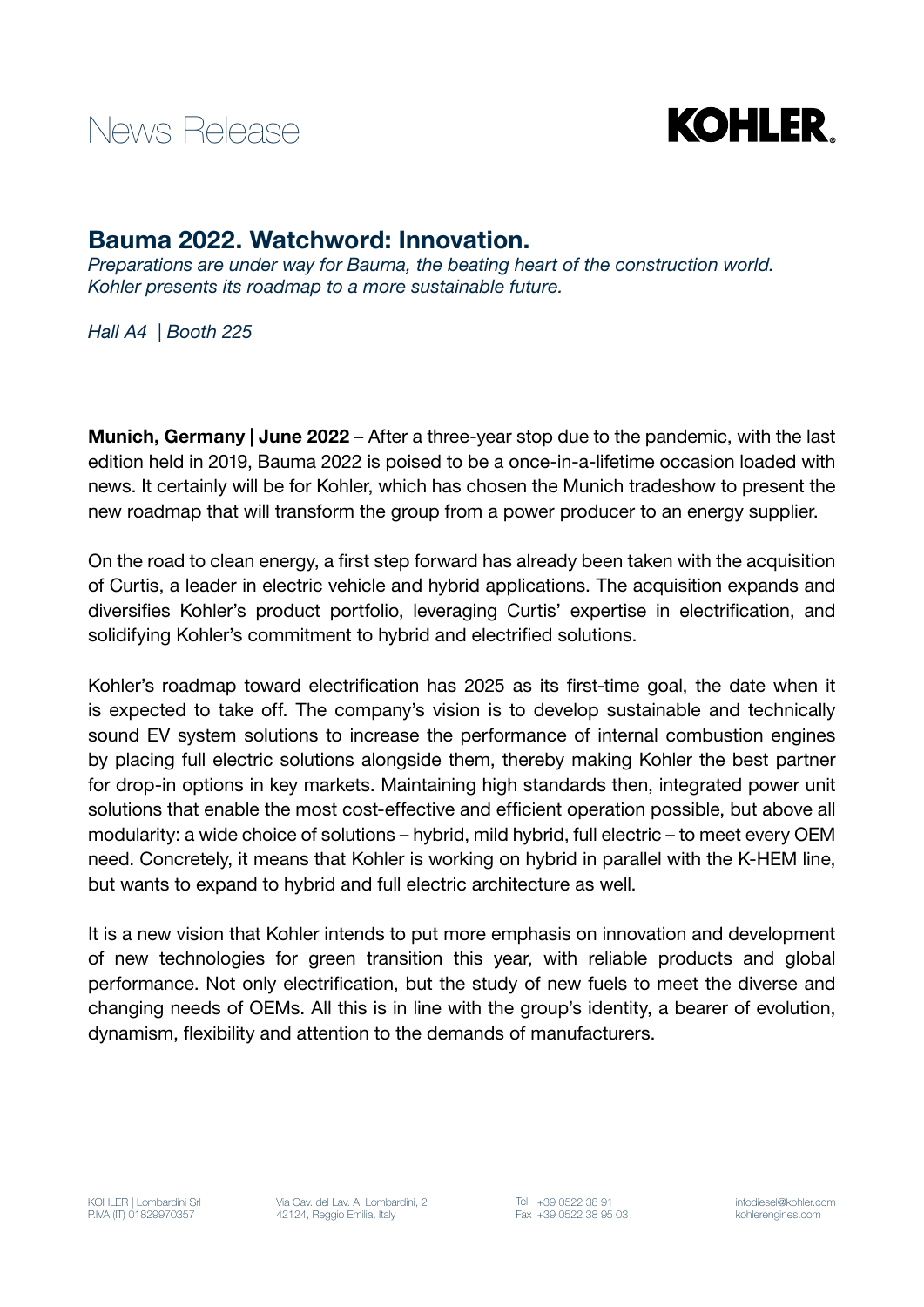



Indeed, it is undeniable how the energy industry today is aiming for sustainability and carbon neutrality, leading the process toward decarbonization, with energy storage systems identified as key factors for large-scale deployment of renewables. It's no doubt a challenge which is very difficult for our industry to tackle, but one in which we strongly believe.

Current technology is constantly evolving, and the need to focus on alternative fuels is increasingly evident. Kohler has made this path of renewal its own, beginning by joining the eFuel Alliance, the organization that represents companies and other organizations that support and promote the use of alternative fuels from renewable energy on an industrial scale, with the goal of raising awareness of this type of low-carbon fuel. Since February of this year, Kohler has allowed HVO, a renewable fuel that can be produced from various vegetable oils and fats, to be used on its entire range of diesel engines. Unlike conventional biofuels that are derived from crops that compete with food use, HVO is derived from waste that does not take land away from agriculture, leading to a reduction in CO2 emissions of up to 90 percent.

Alongside HVO, Kohler has also decided to include hydrogen as an alternative fuel: an incredibly versatile energy source whose technology is rapidly evolving. It will certainly be an uphill road, and we are only at the beginning. The hydrogen internal combustion engine will be a cost-effective drop-in solution, and potentially adaptable to most applications. Benefits include a 100 percent reduction in CO2 emissions and near-zero emissions but with diesel-like performance.

Also considered within this strategy will be the all-new KSD range, the latest addition to Kohler's lineup that promises great flexibility of options and quality performance while maintaining a compact design. The engine, already presented as a multi-fuel platform, will be enhanced by the hybrid model.

Thus are born the new pillars of Kohler's strategy, new avenues to be pursued: alternative fuels, more economical and logistically manageable, to be developed by 2030; electrification and hybridization, to reduce engine size or achieve zero emissions during operation; and hydrogen as a potential green source fuel.

And it's not only product-related, it's a significant change of direction in corporate strategy under the banner of a more sustainable future.